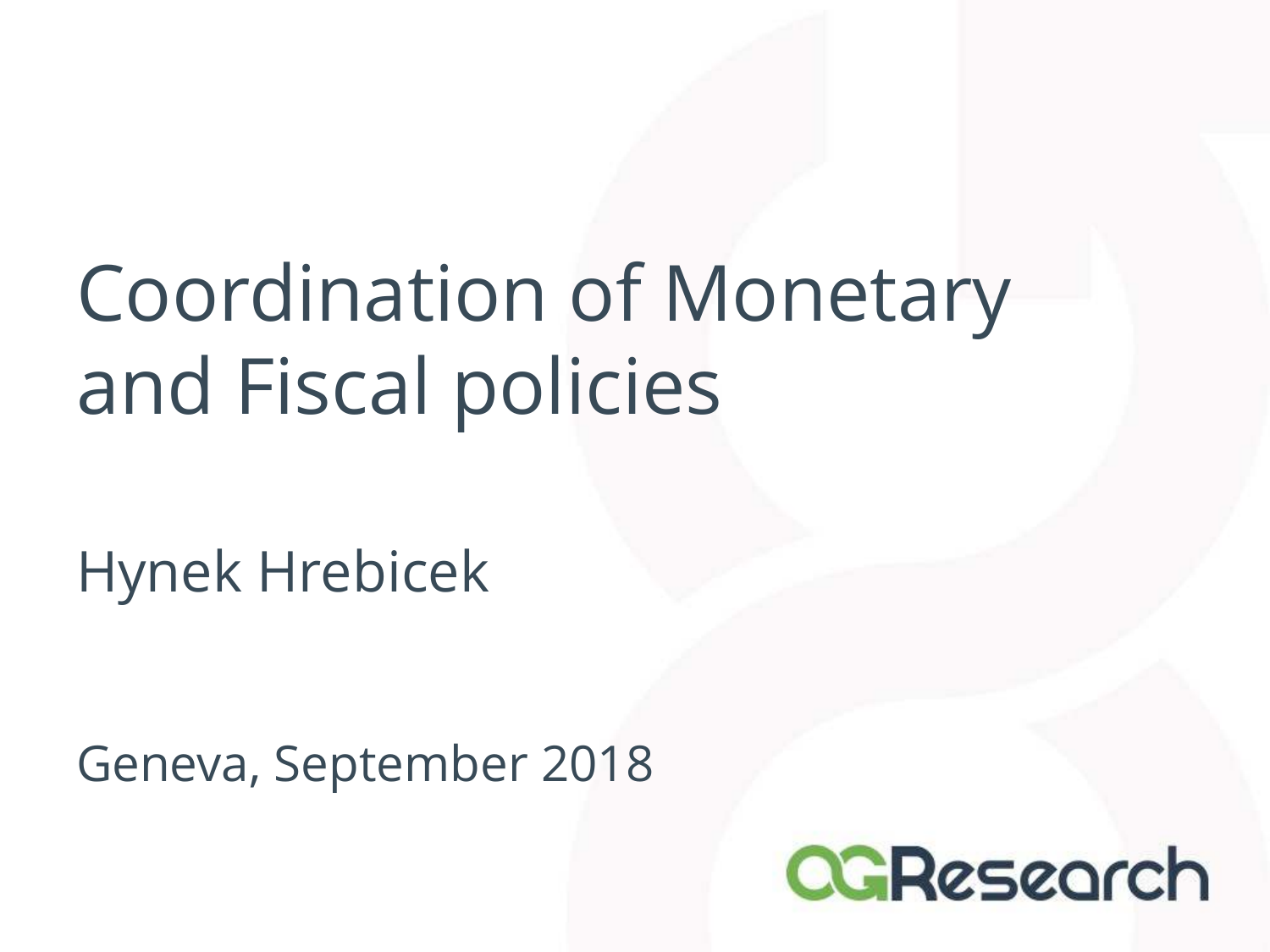#### The Swiss central bank's record profit would make it the world's second most profitable company

By Eshe Nelson · January 9, 2018

#### **An equivalent of 8% of local GDP**

| Listed company | <b>Estimated net income 2017</b> |
|----------------|----------------------------------|
| Apple          | \$57.5 billion                   |
| <b>SNB</b>     | 55                               |
| <b>ICBC</b>    | 43.5                             |
| Samsung        | 59.1                             |

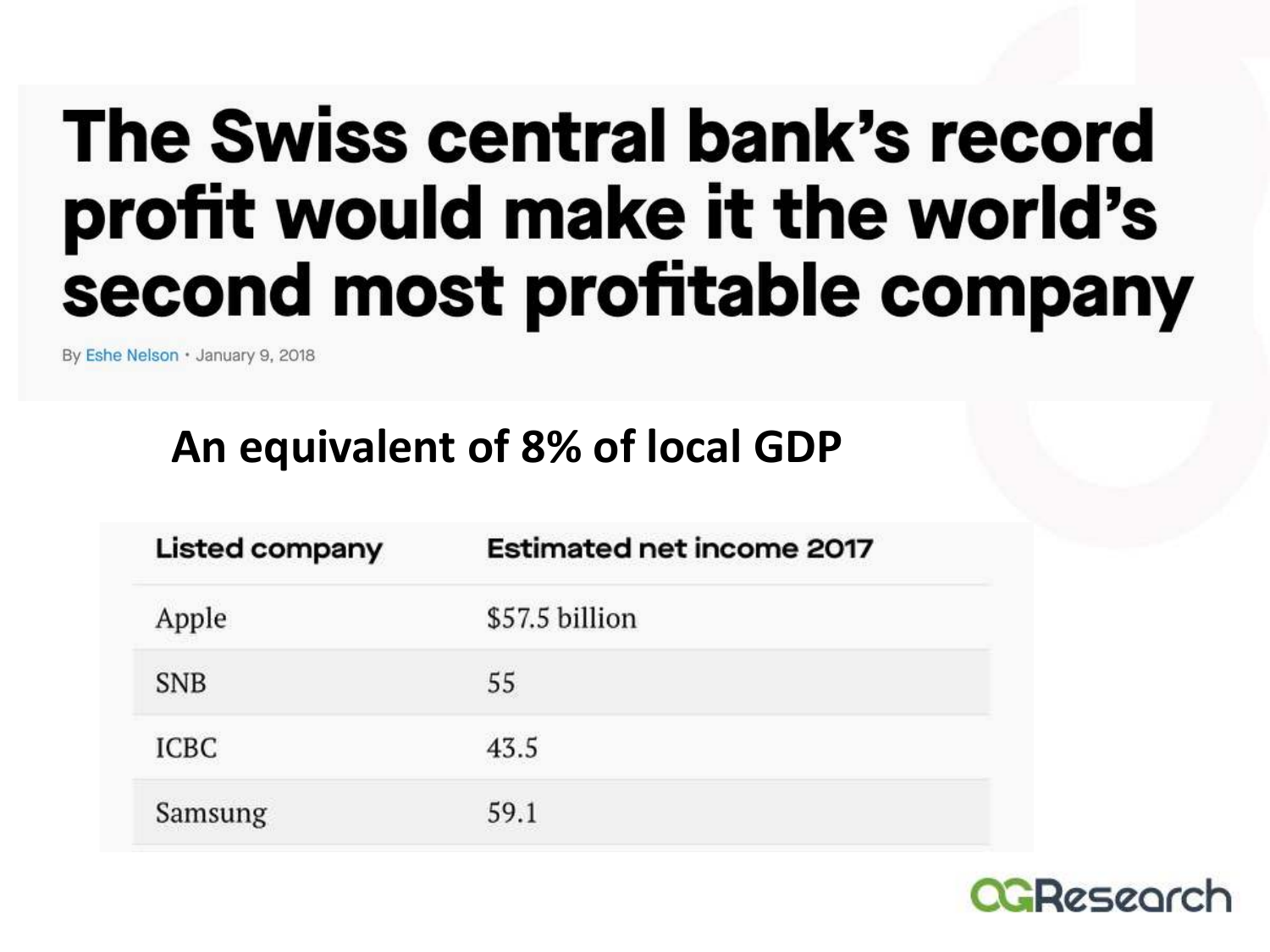## Seniorage

- Under standard circumstances a central bank (CB) should operate with profit
- The traditional definition of seigniorage depends on both inflation ("tax inflation") and the level of demand for reserve money.

$$
\left(\frac{\pi}{1-\pi}\right) * \frac{MB}{P*Y} = \left(\frac{5\%}{1-5\%}\right) * 15\% = 0.7\%
$$

• Redistributing real resources to the currency issuer

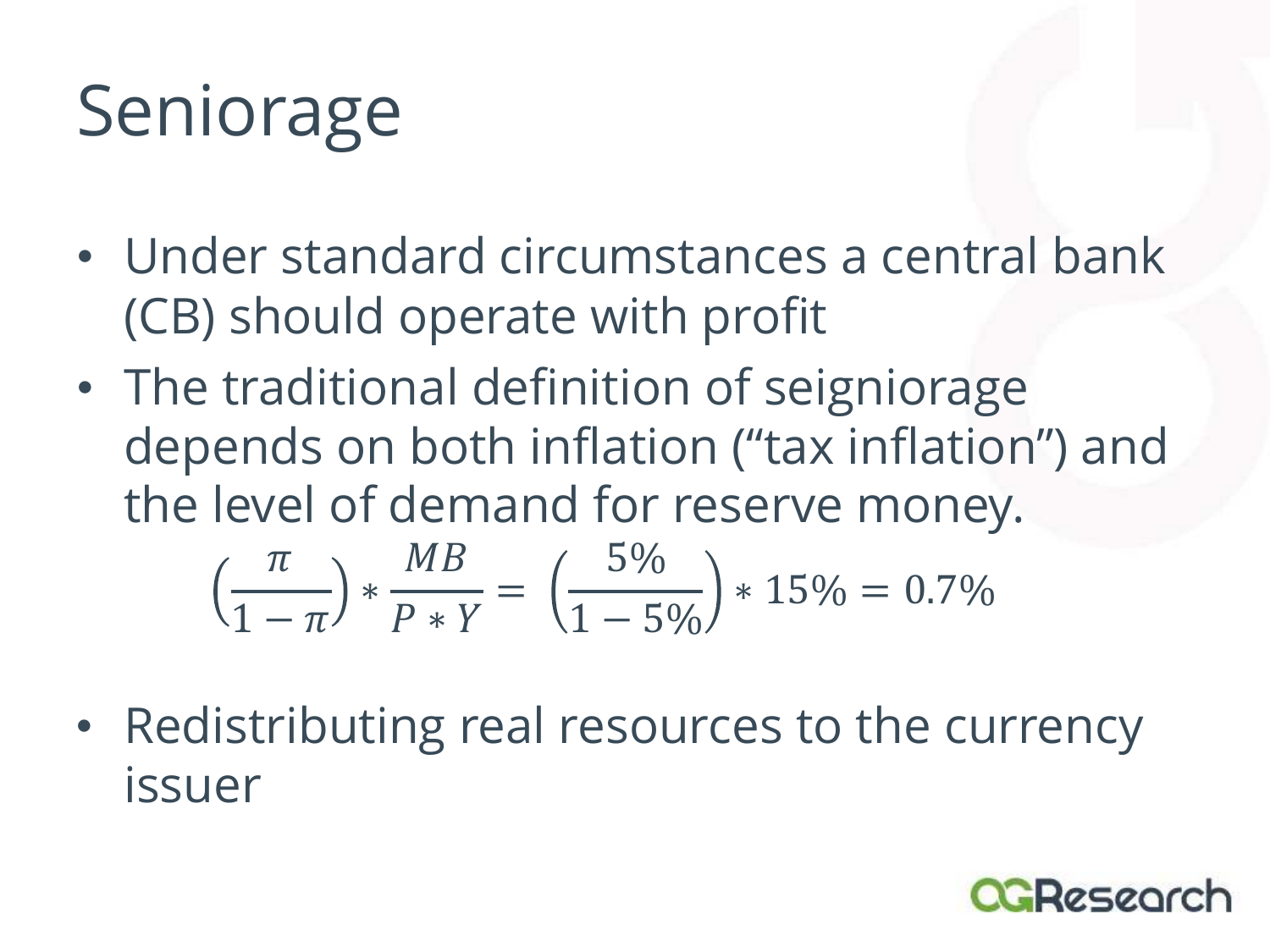### Profit/Loss of a central bank

Revenues

- FX reserves
- Refinancing loans

Costs

- Operation costs
- Sterilization costs

Revaluation of FX reserves  $+$  /  $-$ 

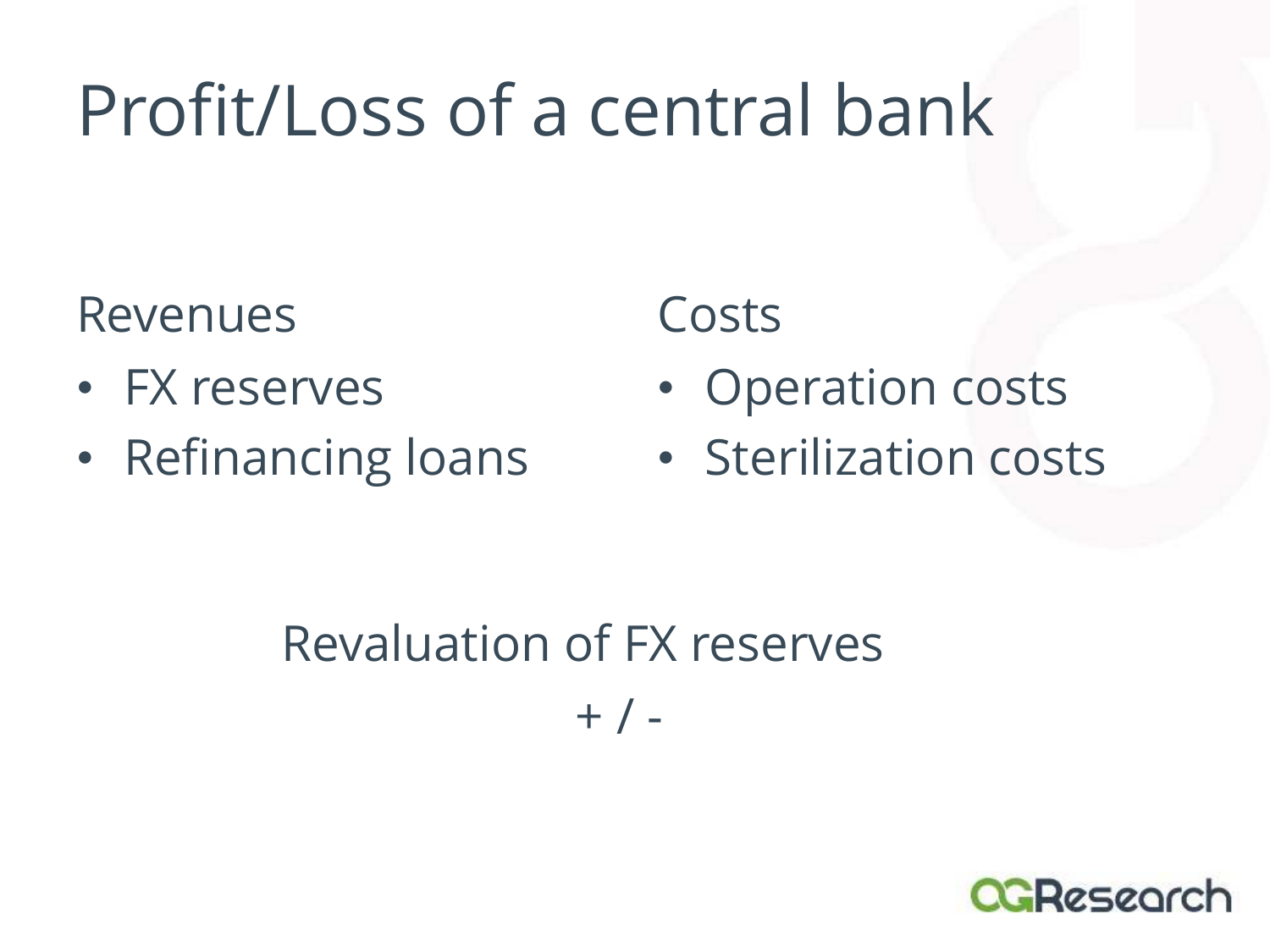#### SNB: Profit vs. FX fluctuations



2017: The profit on foreign currency positions amounted to CHF 49.7 billion. Overall, exchange rate-related gains amounted to CHF 21.0 billion. **CGReseorch**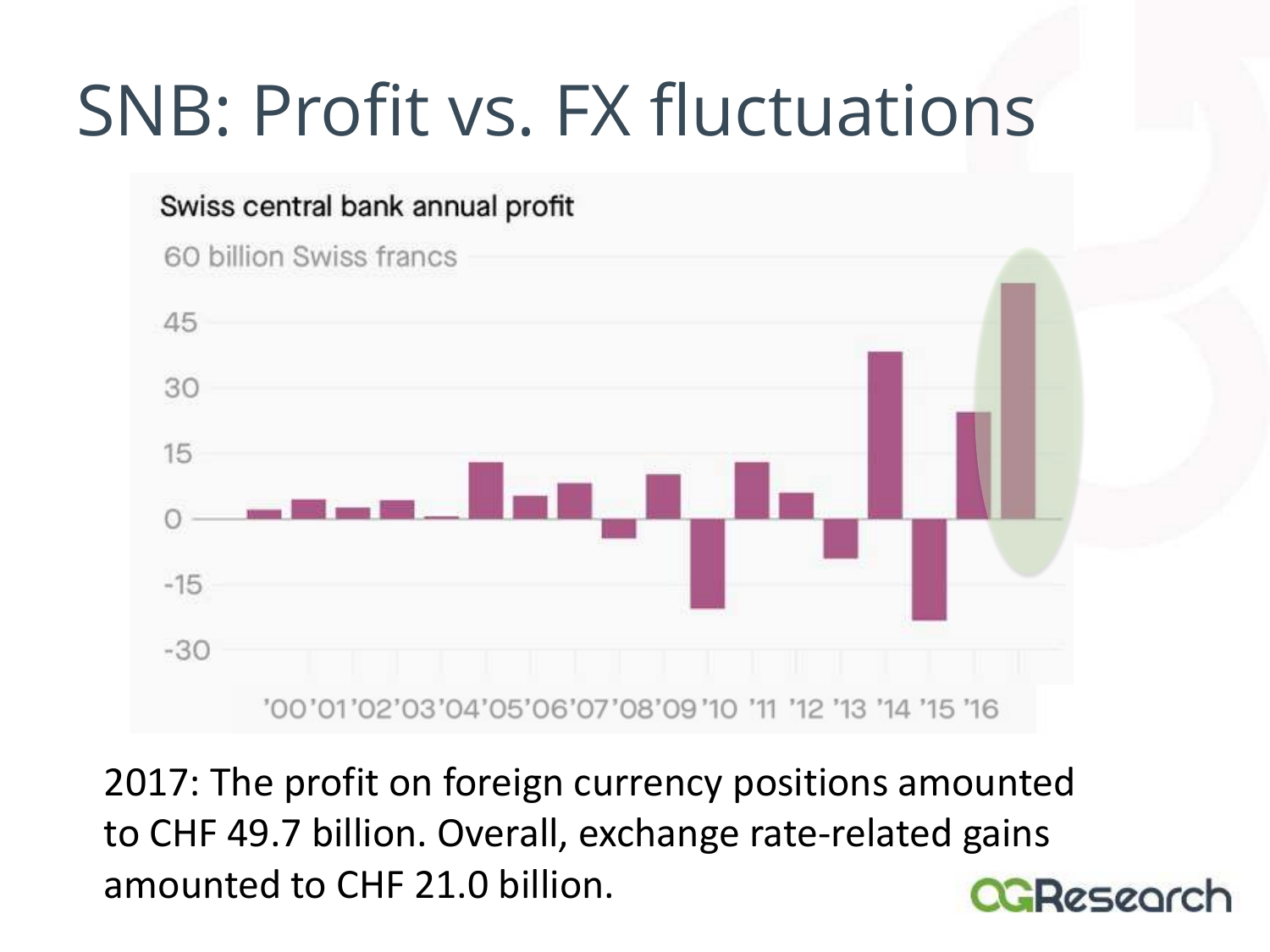## Challenges to emerging markets

- Numerous CB have faced substantial losses
- Economic convergence
	- real exchange rate appreciation (revaluation)
	- high risk premium (interest rate differential)
	- increasing monetization (M0 -> deposits with higher multiplier and sterilization costs)

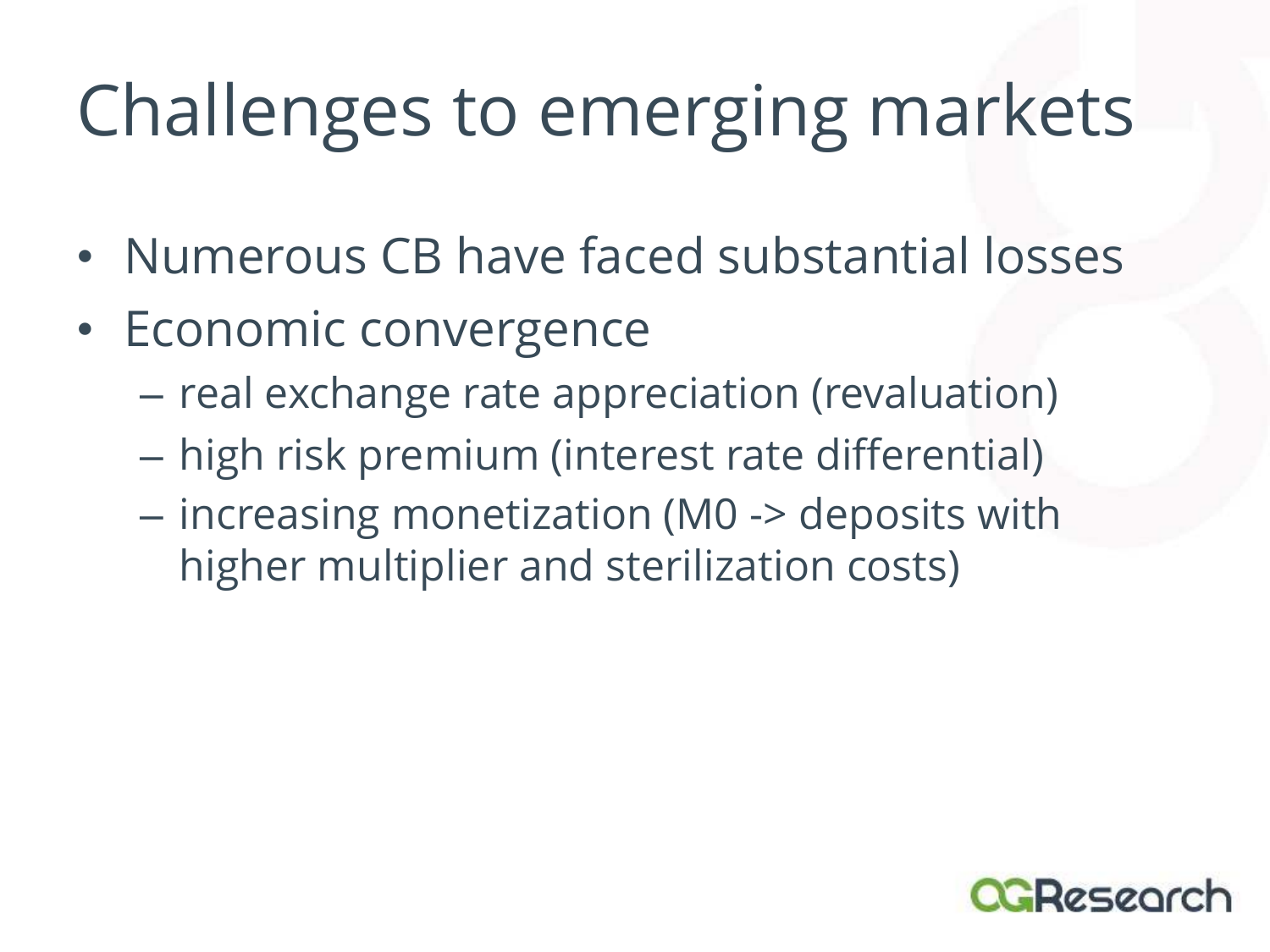### Coordination with fiscal

- Who should face the sterilization costs? – Government or CB
- What source creates liquidity to be sterilized
	- Sizeable government borrowings
		- Debt monetization
		- Borrowings from abroad
		- Preferential loans provided by central banks
		- Liquidity injections to stressed banking sector
	- FDI inflows
	- Monetization (M0 -> deposits)

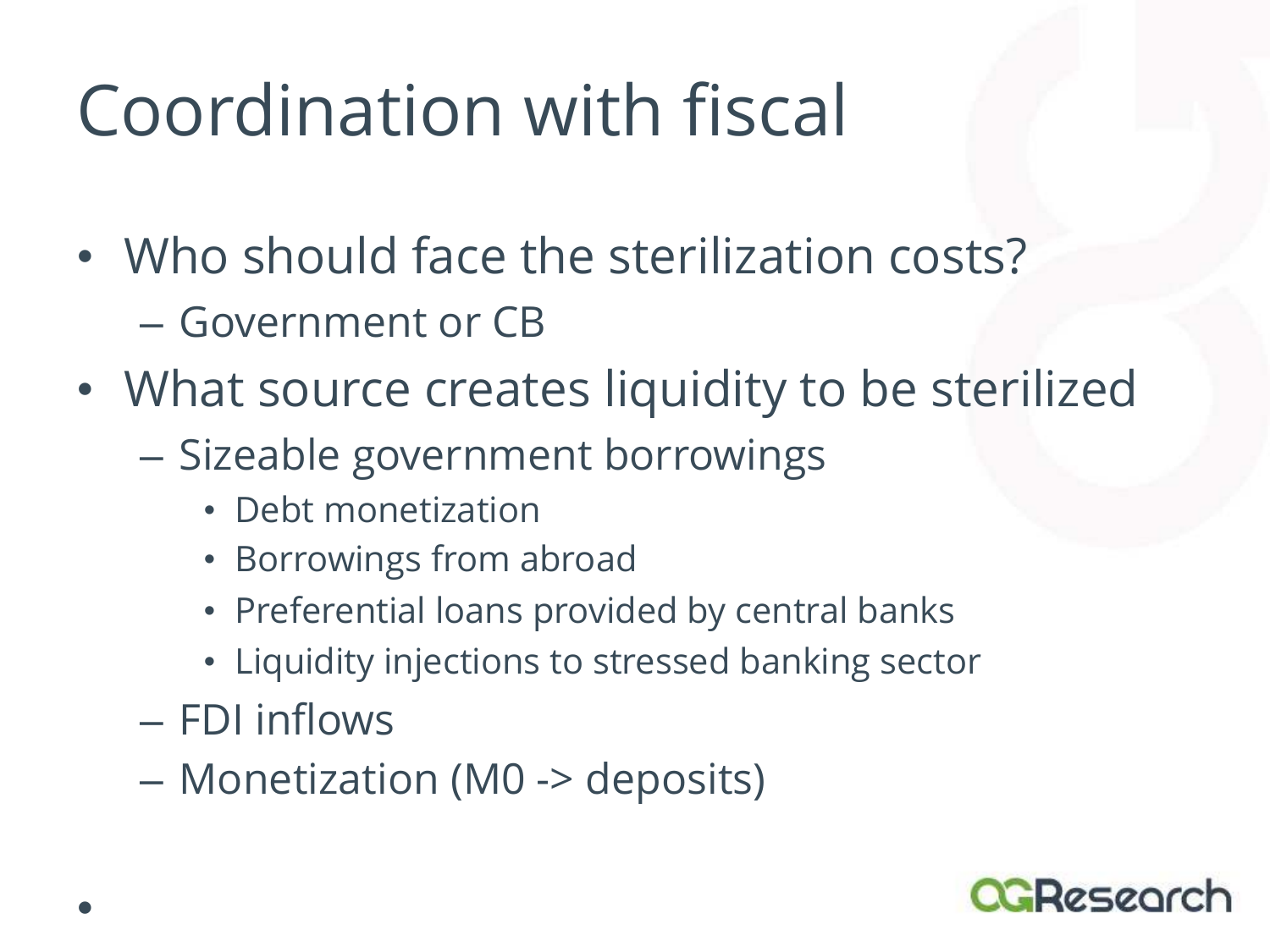## No unique solution

- CB accumulates negative capital
	- CB credibility hampered
	- Hope for future profits once convergence slows
- High minimum required reserves
	- Hampers financial market development, high deposit-credit spread; hampered transmission
- Limited sterilization
	- High inflation, consistent with higher implicit inflation target
- Direct fiscal costs
	- Issuance of local bonds with proceeds kept at the central bank**agResearch**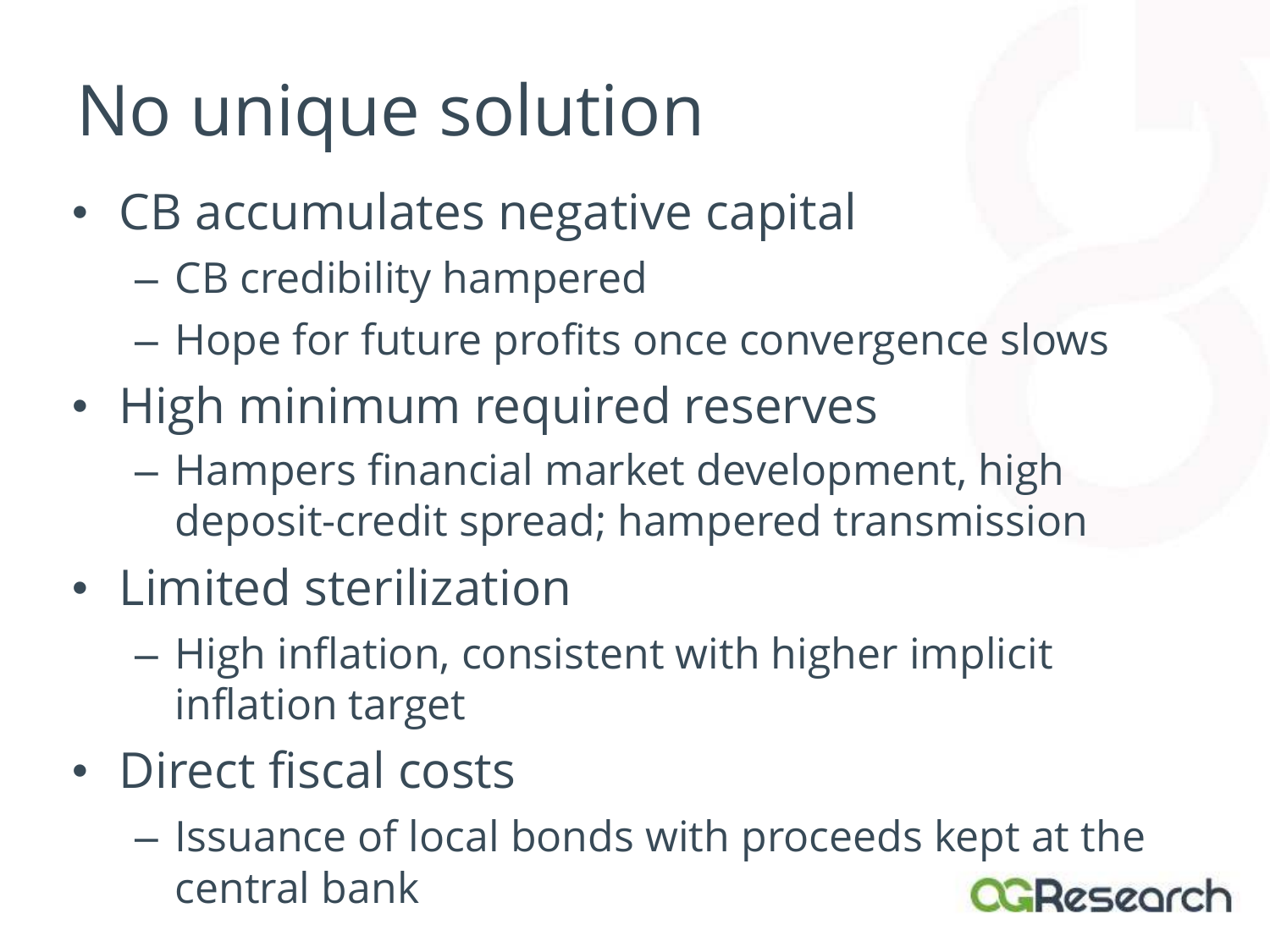### CZK fluctuations

The koruna-euro exchange rate and the CNB's interventions

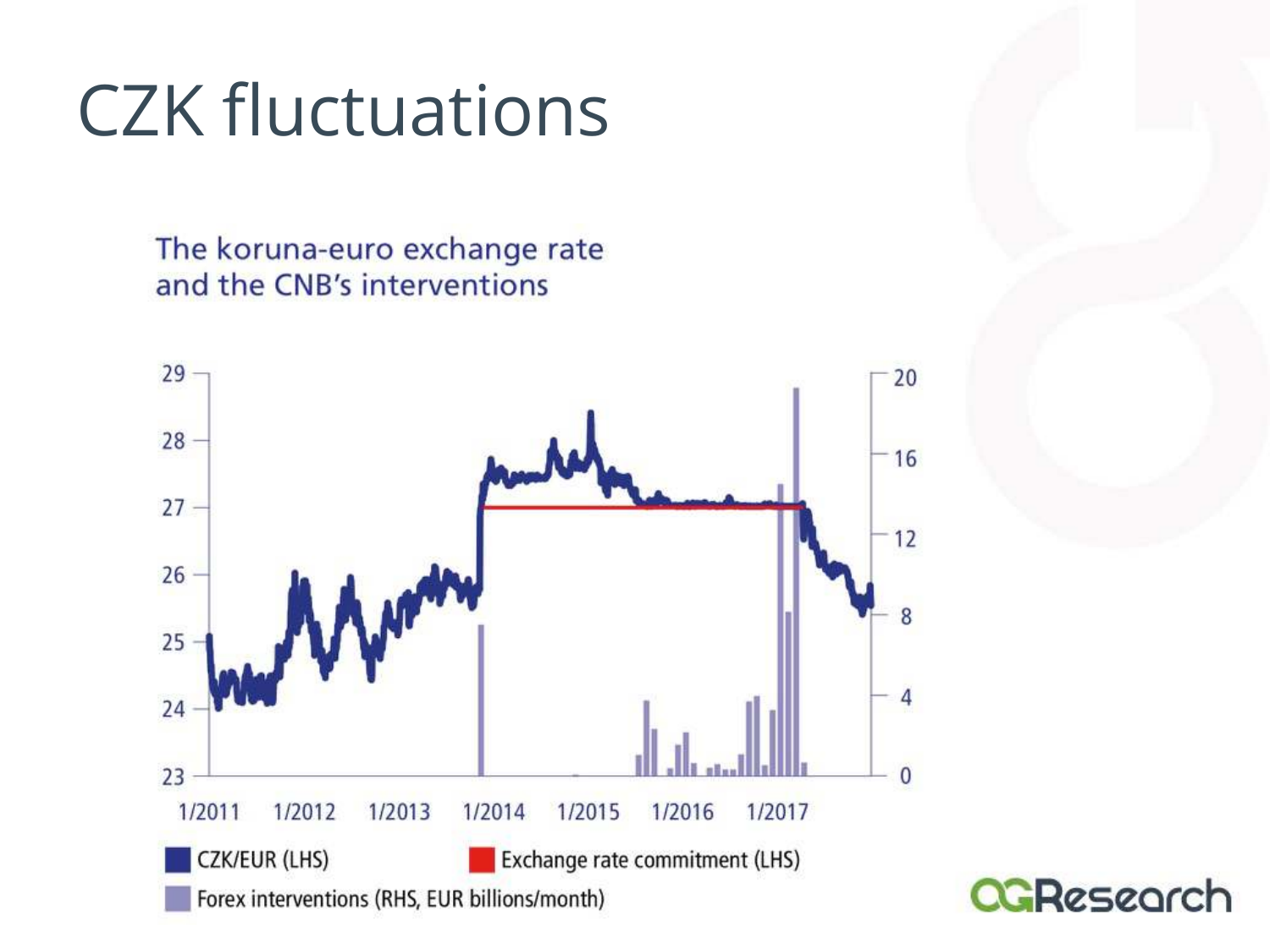#### Czech National Bank: Negative capital CZK 250bln ~ 5% of GDP

The CNB's capital 2000-2017

(in CZK millions)



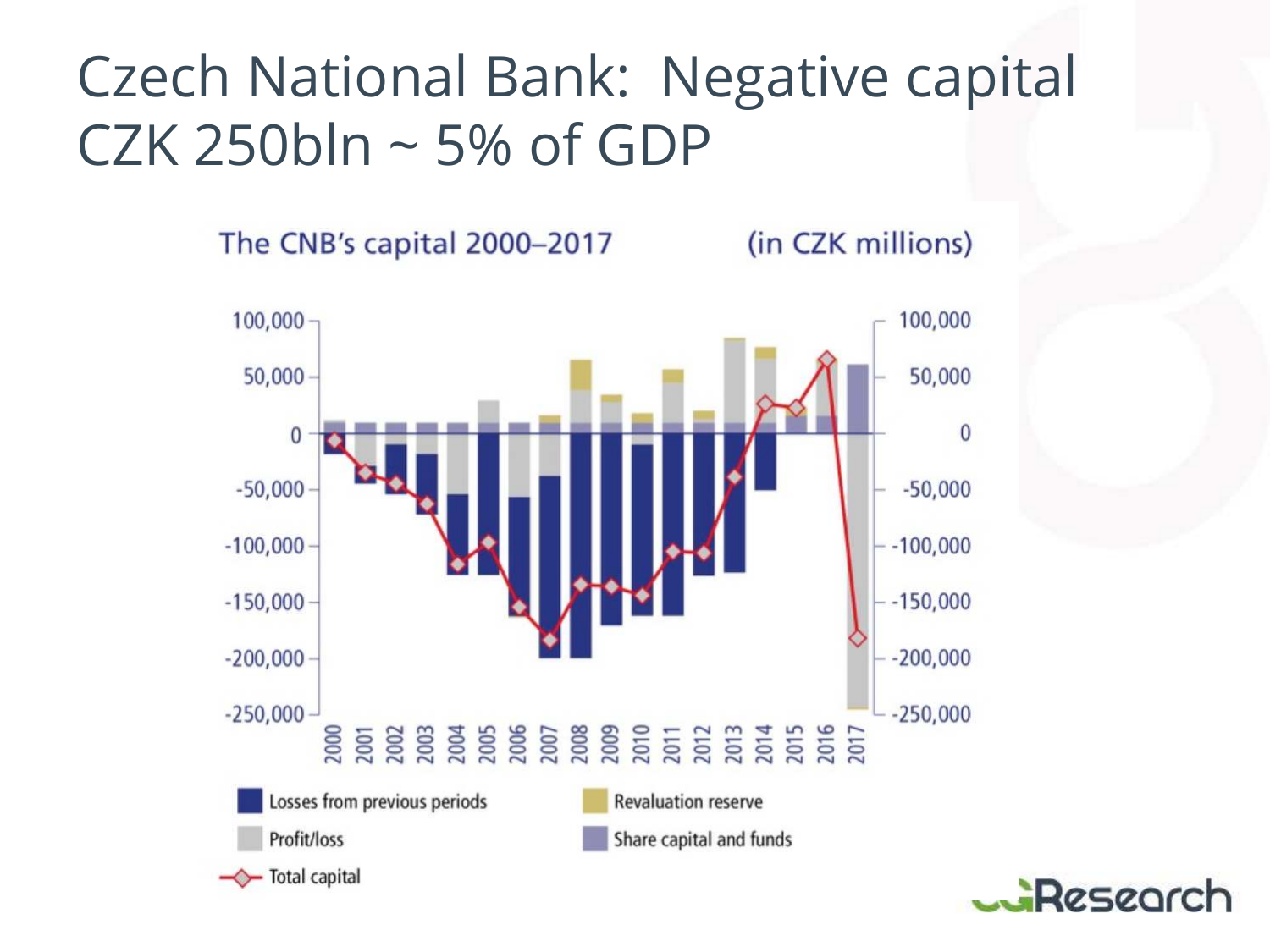#### Lessons learned

- CB needs a buffer (~fund) to smooth profit transfers / recover temporary loss
	- CB law amendments
- Inflation target cannot be too ambitious
	- Allow for adequate seiniorage to keep CB balancesheet in a good shape
	- Fast disinflation brings fiscal costs (sticky expenditures vs. decelerating revenues)
	- Fast disinflation requires policy tightening which involves larger sterilization costs
		- Typically, delayed response harms central bank credibility and larger increase is necessary later on

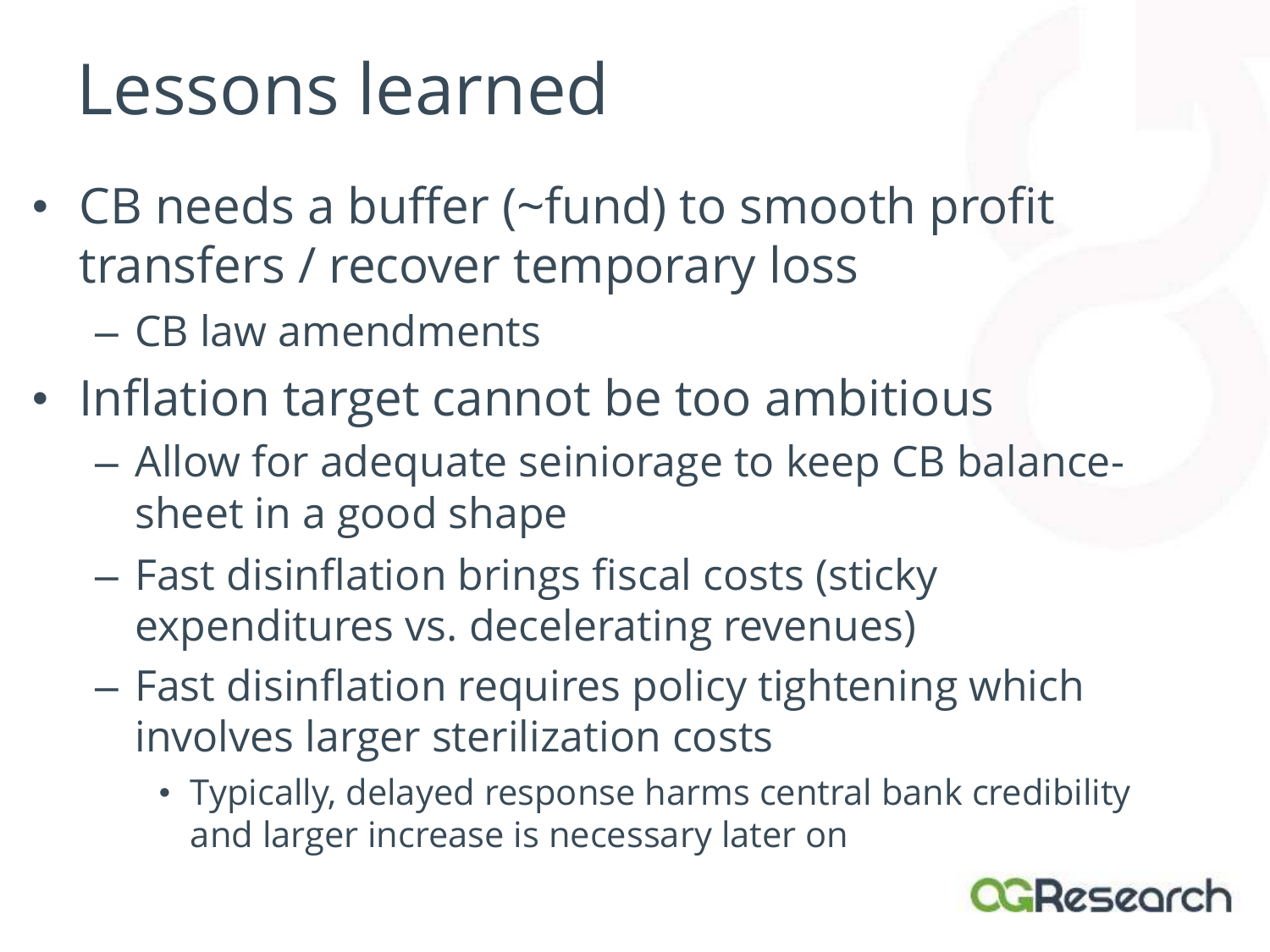# Hynek Hrebicek Senior Partner

#### hynek.hrebicek@ogresearch.com

#### **www.ogresearch.com**